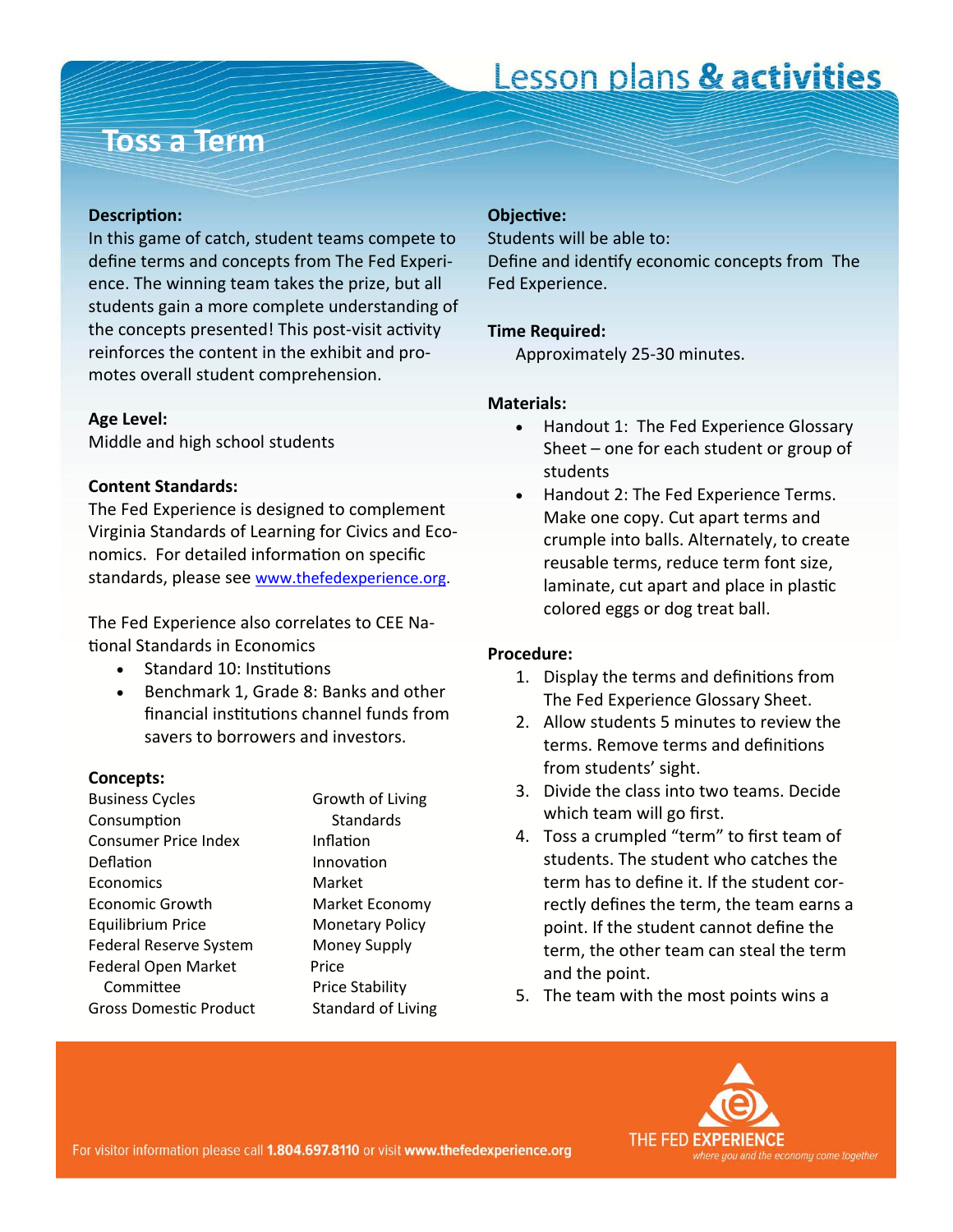#### **Toss a Term**

**Handout 1: The Fed Experience Glossary Sheet** 

| <b>Term</b>                             | <b>Definition</b>                                                                                                                                                                                                         |
|-----------------------------------------|---------------------------------------------------------------------------------------------------------------------------------------------------------------------------------------------------------------------------|
|                                         |                                                                                                                                                                                                                           |
| <b>Business Cycles</b>                  | The ebb and flow of economic activity.                                                                                                                                                                                    |
| Consumption                             | The purchase of goods and services.                                                                                                                                                                                       |
| <b>Consumer Price Index</b>             | Measures the purchasing power of money over time. It compiles<br>average prices for purchases made by households each month.                                                                                              |
| <b>Deflation</b>                        | A decrease in the overall price level, which can be accompanied<br>by slower economic growth.                                                                                                                             |
| <b>Economics</b>                        | The study of how people choose to use scarce resources in pro-<br>duction, trade and consumption.                                                                                                                         |
| <b>Economic Growth</b>                  | The increase in the amount of the goods and services produced<br>in an economy over time.                                                                                                                                 |
| <b>Equilibrium Price</b>                | The price at which quantity demanded equals quantity supplied.                                                                                                                                                            |
| <b>Federal Reserve System</b>           | The central bank of the USA which includes the Board of<br>Governors in Washington, D.C. and 12 regional Reserve Banks<br>and their branches across the country.                                                          |
| <b>Federal Open Market</b><br>Committee | A part of the Federal Reserve System. Made up of the Board of<br>Governors and Federal Reserve Bank Presidents. The FOMC sets<br>monetary policy.                                                                         |
| <b>Gross Domestic Product</b>           | The total market value of all final goods and services produced in<br>a country within a year. GDP is often used as an indicator of<br>economic growth. When GDP increases, standard of living also<br>tends to increase. |

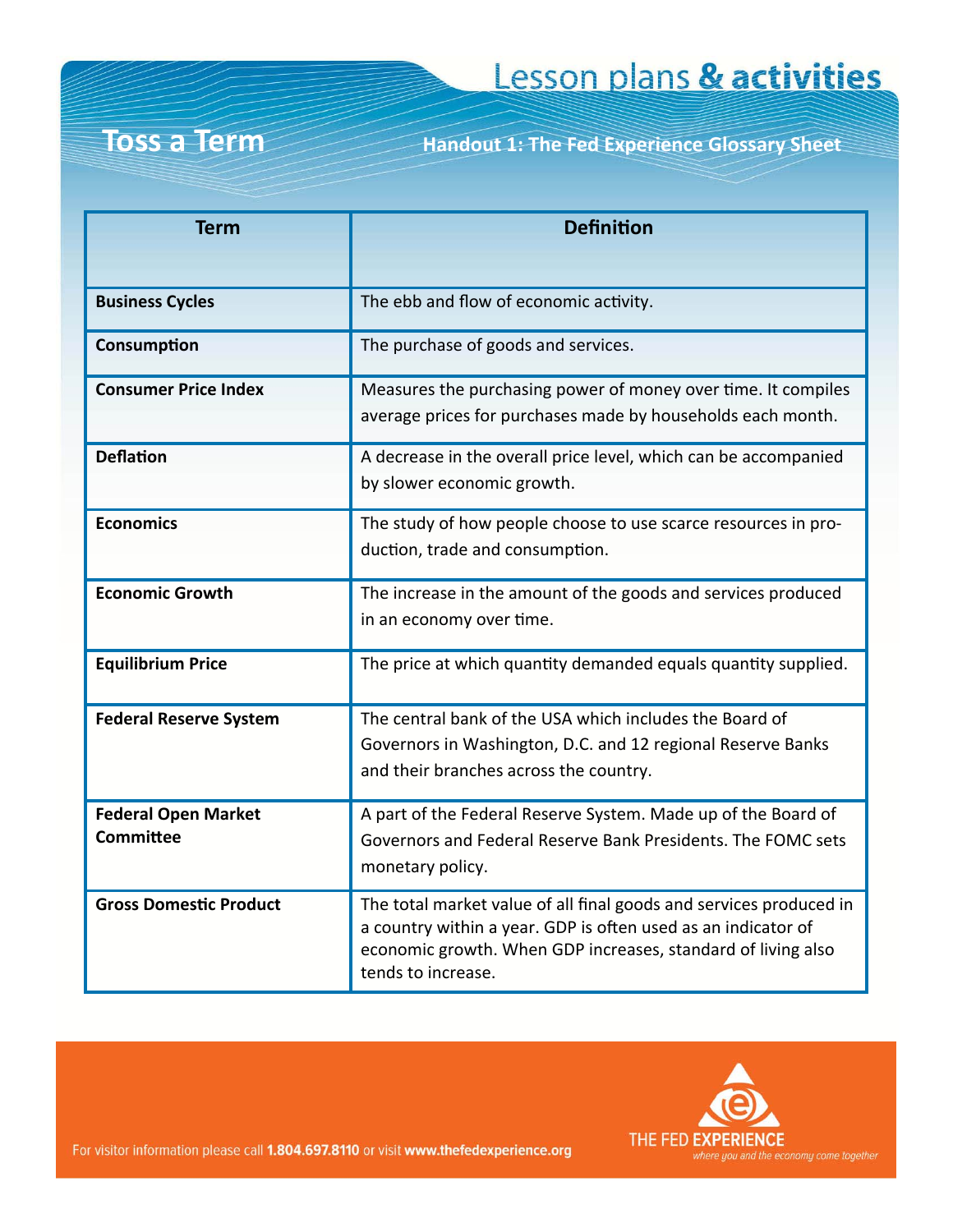#### **Toss a Term Handout 1: The Fed Experience Glossary Sheet**

| <b>Term</b>                       | <b>Definition</b>                                                                                                                                                                                  |
|-----------------------------------|----------------------------------------------------------------------------------------------------------------------------------------------------------------------------------------------------|
| <b>Growth of Living Standards</b> | The increasing ability of people to produce and consume more of<br>what they want, enjoy greater leisure time, better working<br>conditions, a cleaner environment and healthier and longer lives. |
| <b>Inflation</b>                  | An increase in the overall price level which can reduce the<br>purchasing power of money.                                                                                                          |
| Innovation                        | Invention of new products and better ways to do things. Key to<br>the growth of living standards.                                                                                                  |
| <b>Market</b>                     | A physical or virtual place where buyers and sellers exchange<br>goods or services.                                                                                                                |
| <b>Market Economy</b>             | An economy in which the goods and services produced are<br>determined by consumer and producer choices and where<br>choices are influenced by relatives prices of goods.                           |
| <b>Monetary Policy</b>            | The Fed's actions to manage the money supply to keep inflation<br>low and stable.                                                                                                                  |
| <b>Money Supply</b>               | The amount of currency, coins and checking account deposits<br>available in the economy.                                                                                                           |
| <b>Price</b>                      | Set by forces of supply and demand. Influences the choices made<br>by consumers and quantity of products supplied by producers.                                                                    |
| <b>Price Level</b>                | The average price of all goods and services in an economy.                                                                                                                                         |
| <b>Price Stability</b>            | The persistent absence of significant inflation and deflation.                                                                                                                                     |
| <b>Standard of Living</b>         | The necessities, comforts, and luxuries people enjoy.                                                                                                                                              |

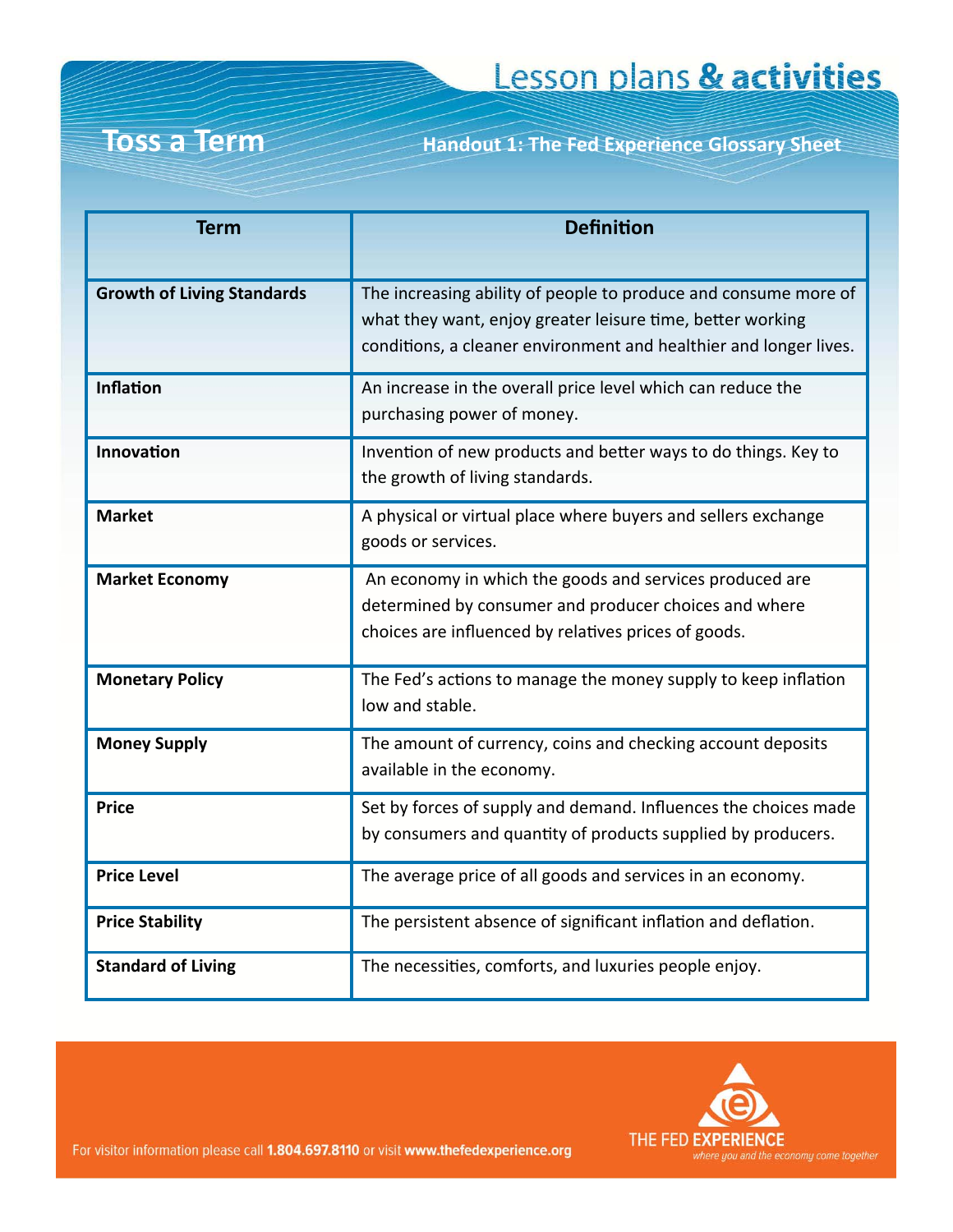**Toss a Term Handout 2: The Fed Experience Terms**

# Business Cycles

## Consumption

# Consumer Price Index

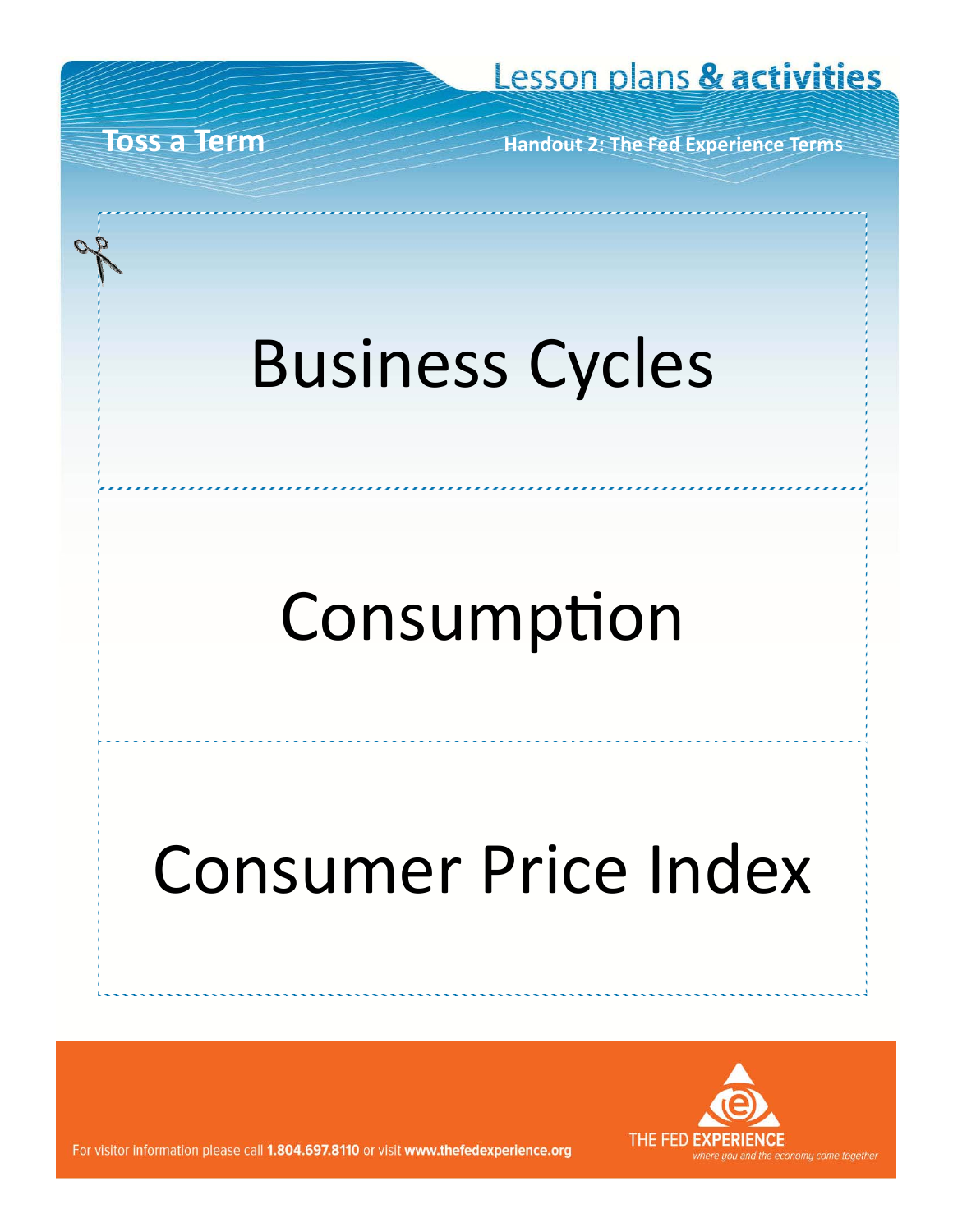**Handout 2: The Fed Experience Terms** 

## Deflation

## Economics

# Equilibrium Price



For visitor information please call 1.804.697.8110 or visit www.thefedexperience.org

**Toss a Term**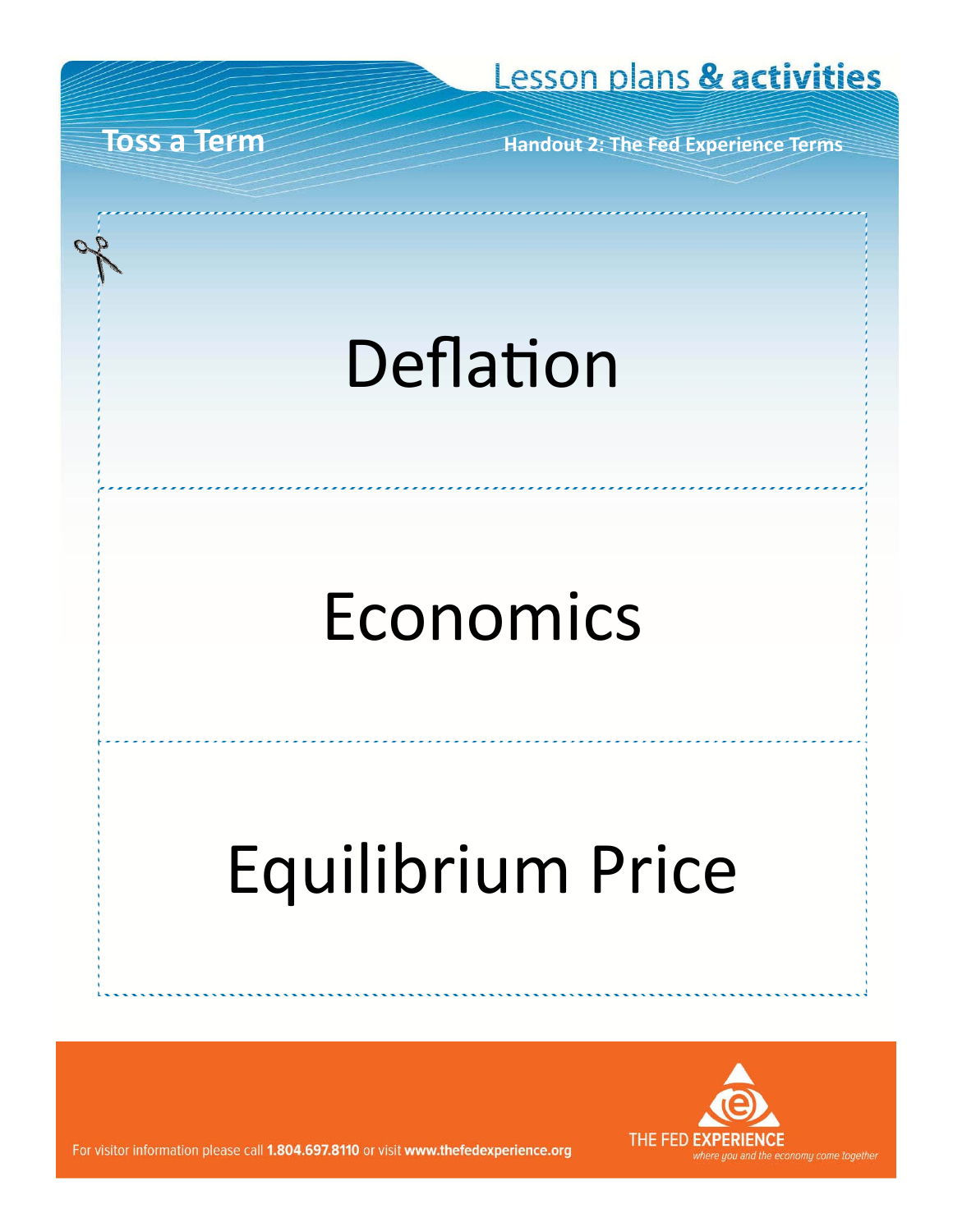**Toss a Term** 

**Handout 2: The Fed Experience Terms** 

# Economic Growth

# **Federal Reserve System**

# **Gross Domestic Product**

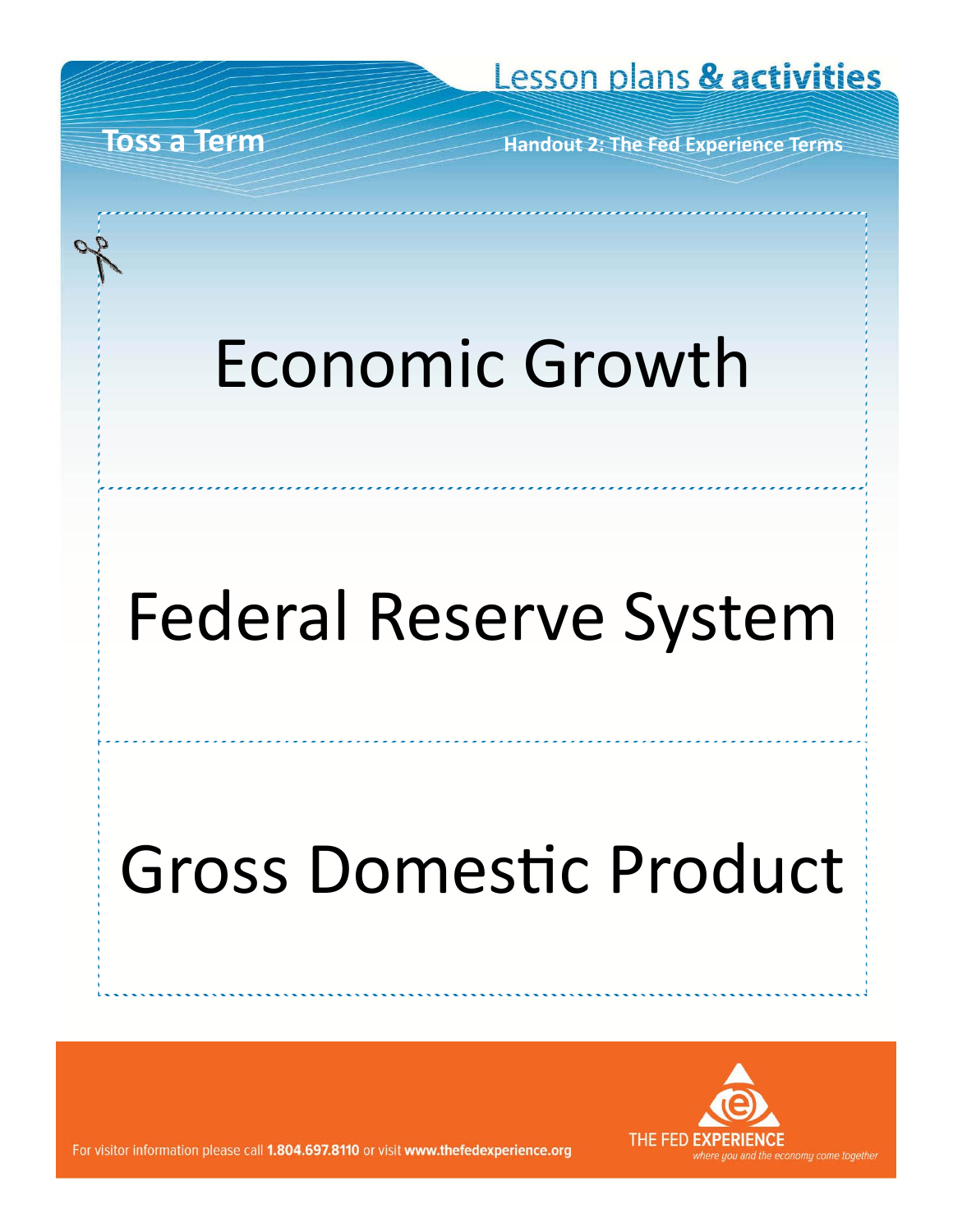**Handout 2: The Fed Experience Terms** 

## Inflation

## Innovation

# **Individual Price**



For visitor information please call 1.804.697.8110 or visit www.thefedexperience.org

**Toss a Term**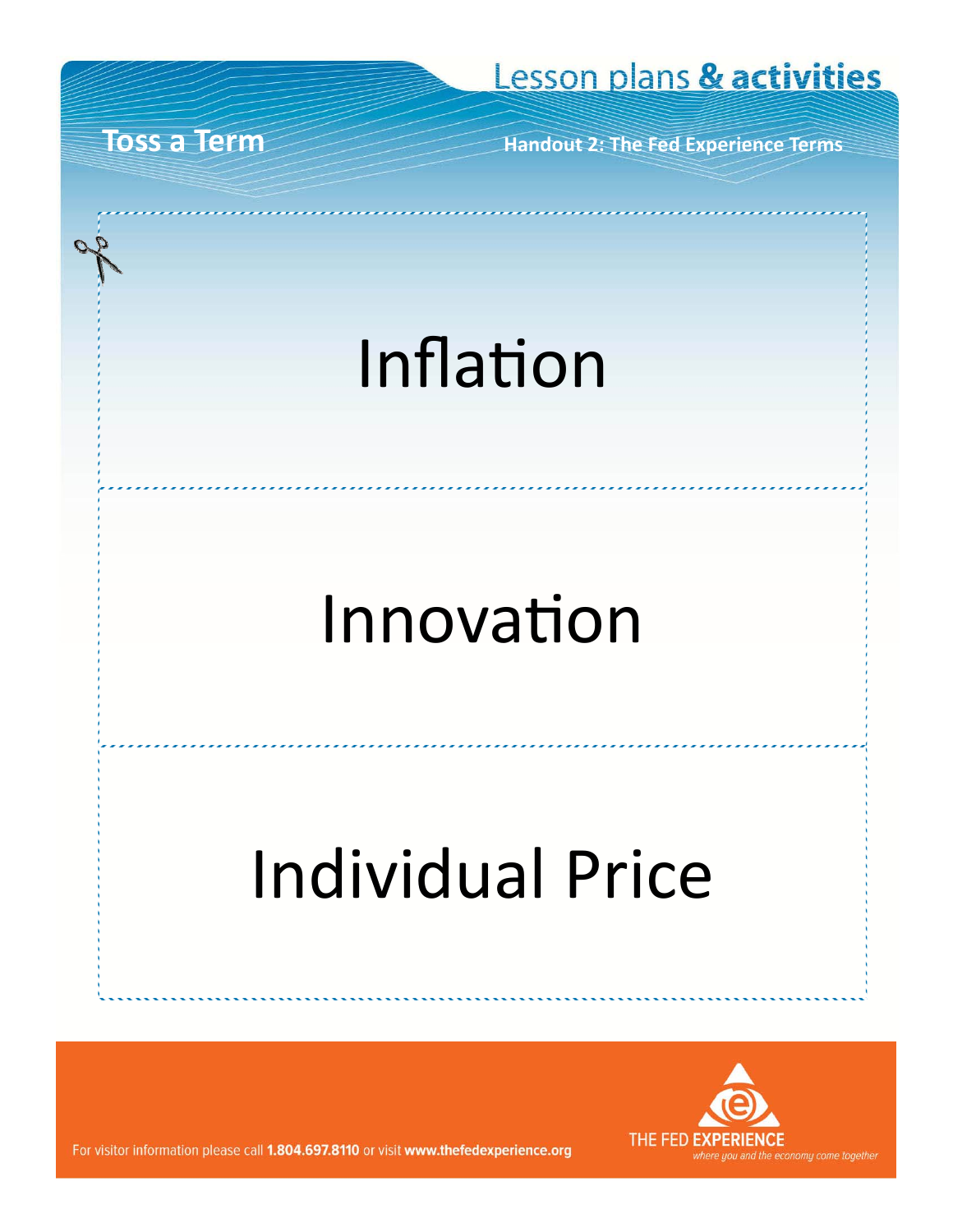**Toss a Term Handout 2: The Fed Experience Terms**

### Market

## Market Economy

# Monetary Policy

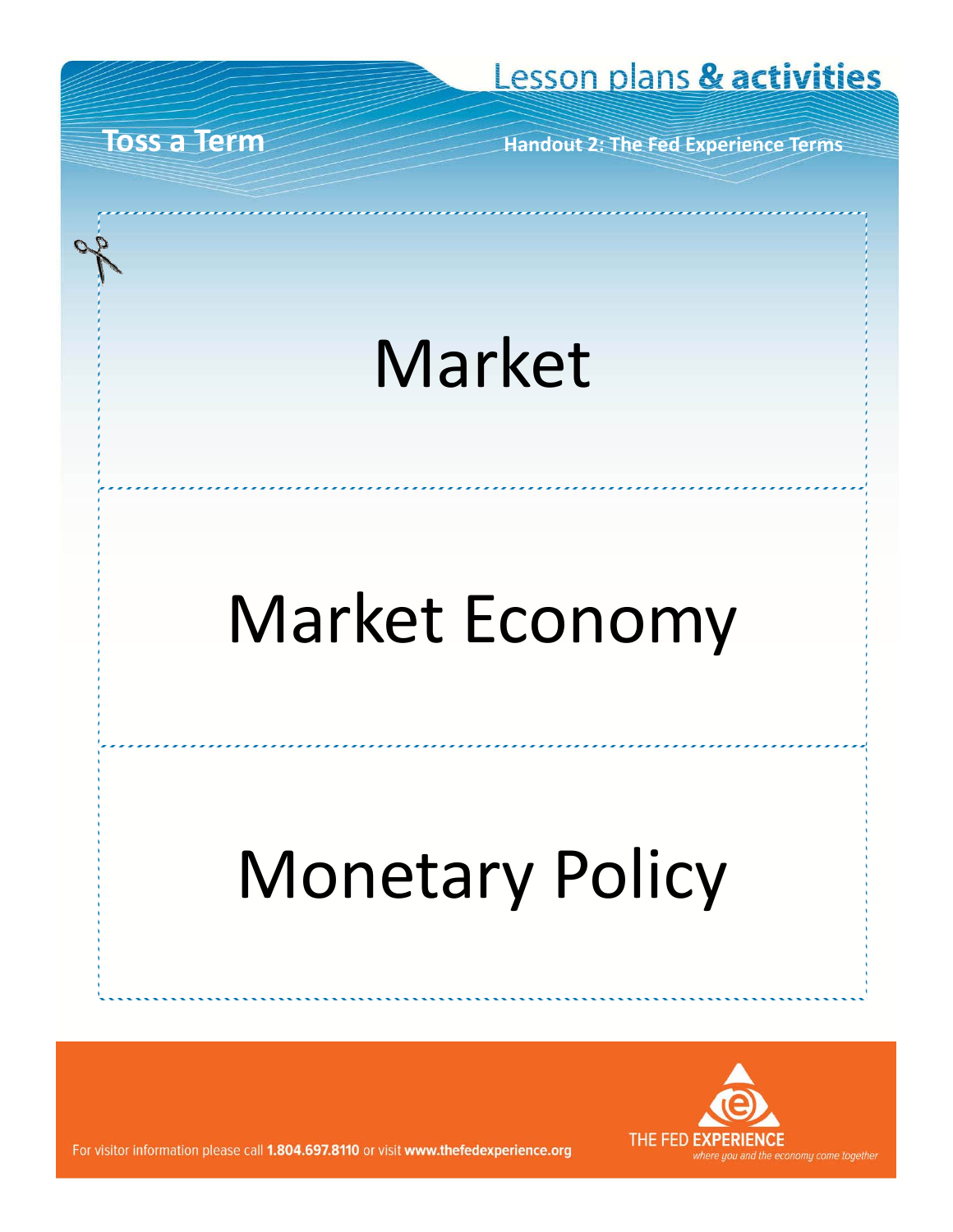**Toss a Term Handout 2: The Fed Experience Terms**

# Money Supply

## Price

### Price Level

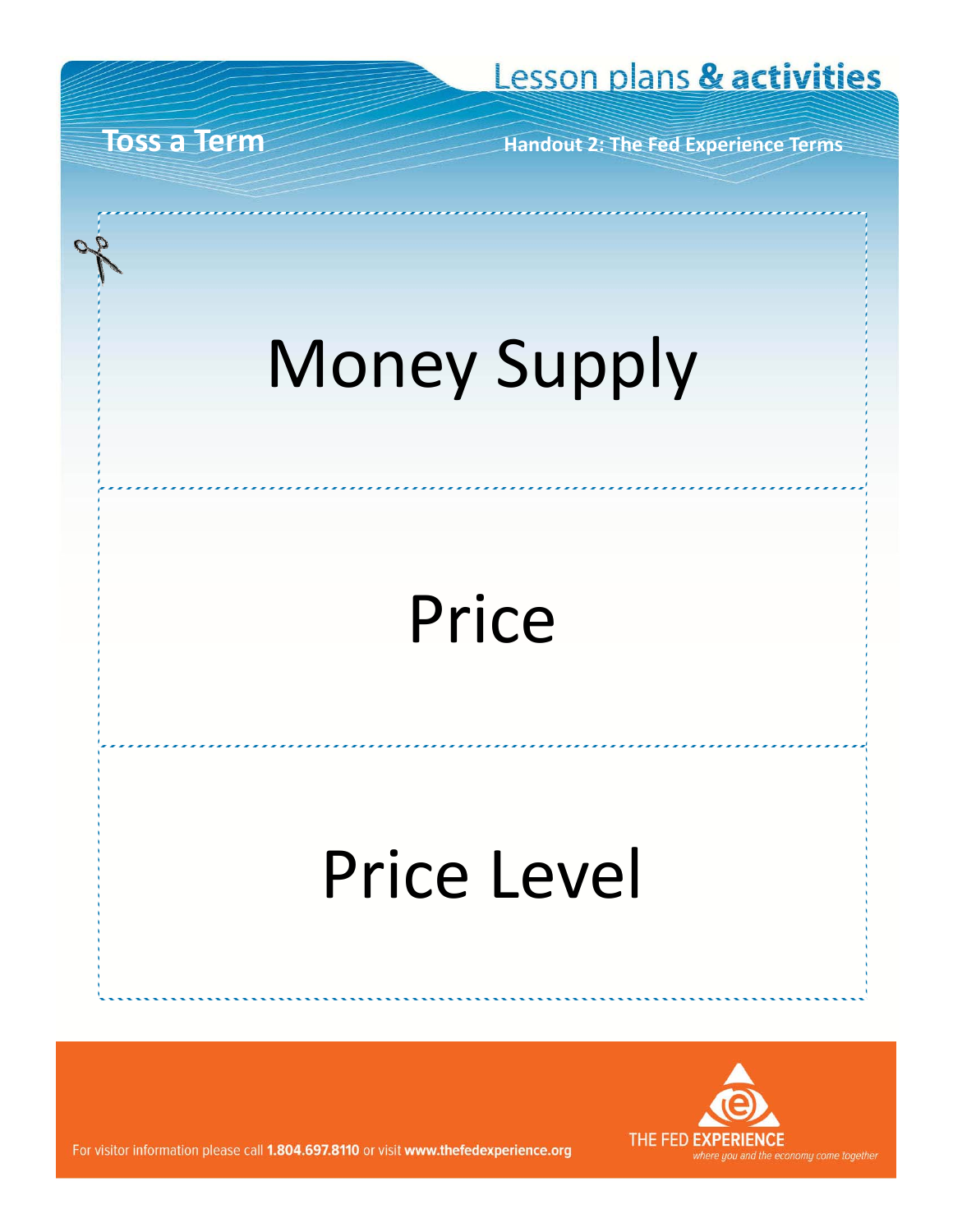**Toss a Term Handout 2: The Fed Experience Terms**

# Standard of Living

# Growth of Living Standards

## Price Stability